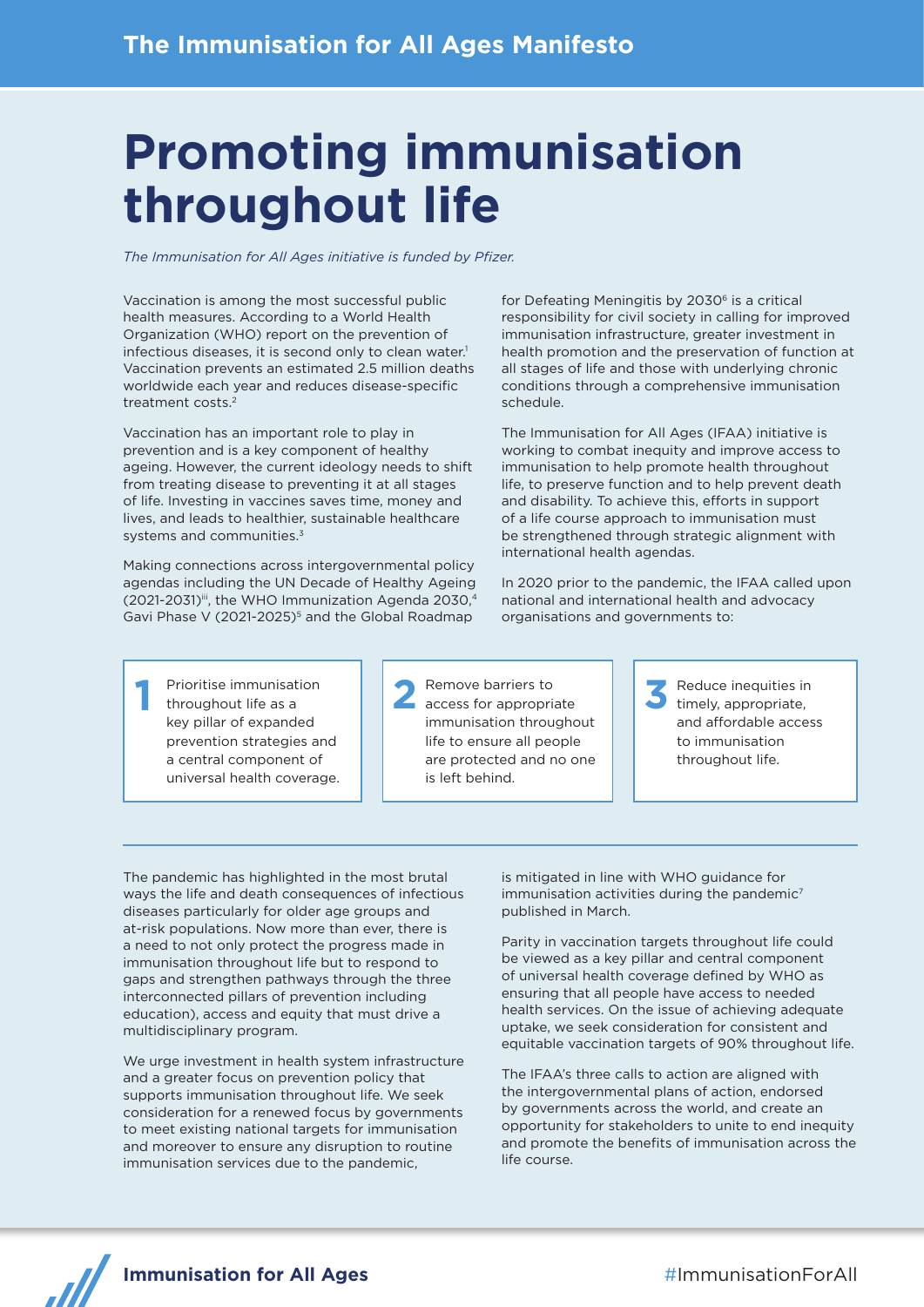## **CALL TO ACTION 1: PRIORITISE PREVENTION**

**Prioritise immunisation throughout life as a key pillar of expanded prevention strategies and a central component of universal health coverage.** 

- **•** Increase investment on prevention and, within that, increase the proportion of investment on immunisation.
- **•** Recognise the broader societal and economic benefits of immunisation at all stages of life.
- **•** Recognise immunisation as a crucial component of universal healthcare and the role of existing vaccines in supporting health, wealth and system sustainability.
- **•** Recognise the importance of protecting those who are at increased risk of morbidity from infectious diseases due to the exacerbation of an underlying noncommunicable disease.
- **•** Increase the focus on the importance of vaccines as a defence against antimicrobial resistance (AMR) reducing the burden of infectious diseases thus lessening the requirement for antibiotics.
- **•** Increase public confidence in vaccines by driving health-seeking behaviour and communicating the value of immunisation to the public through trusted stakeholders (such as healthcare professionals and allied health professionals).
- **•** Recognise the importance of appropriate immunisation for health and care workers, as a part of their duty of care.

# **CALL TO ACTION 2: ENSURE ACCESS FOR ALL**

**Remove barriers to access for appropriate immunisation throughout life to ensure all people are protected and no one is left behind.**

- **•** Expand existing and innovate new infrastructure for immunisation beyond the traditional pathways to facilitate and increase access to vaccination services, including but not limited to pharmacies and other appropriate facilities including primary healthcare.
- **•** Reduce the time to making a vaccine available by implementing responsive approval and recommendation processes in addition to ensuring adequate and timely funding streams are available to ensure the viability of the immunisation plan.
- **•** Ensure healthcare professionals across disciplines are well-trained, informed and upskilled on the benefits and administration of vaccines to clearly communicate to hardto-reach populations.
- **•** Promote the expansion of trained healthcare professionals as vaccination providers, by eliminating the requirement for a medical prescription for vaccine administration, when clear eligibility criteria and protocols have been developed for each vaccine.